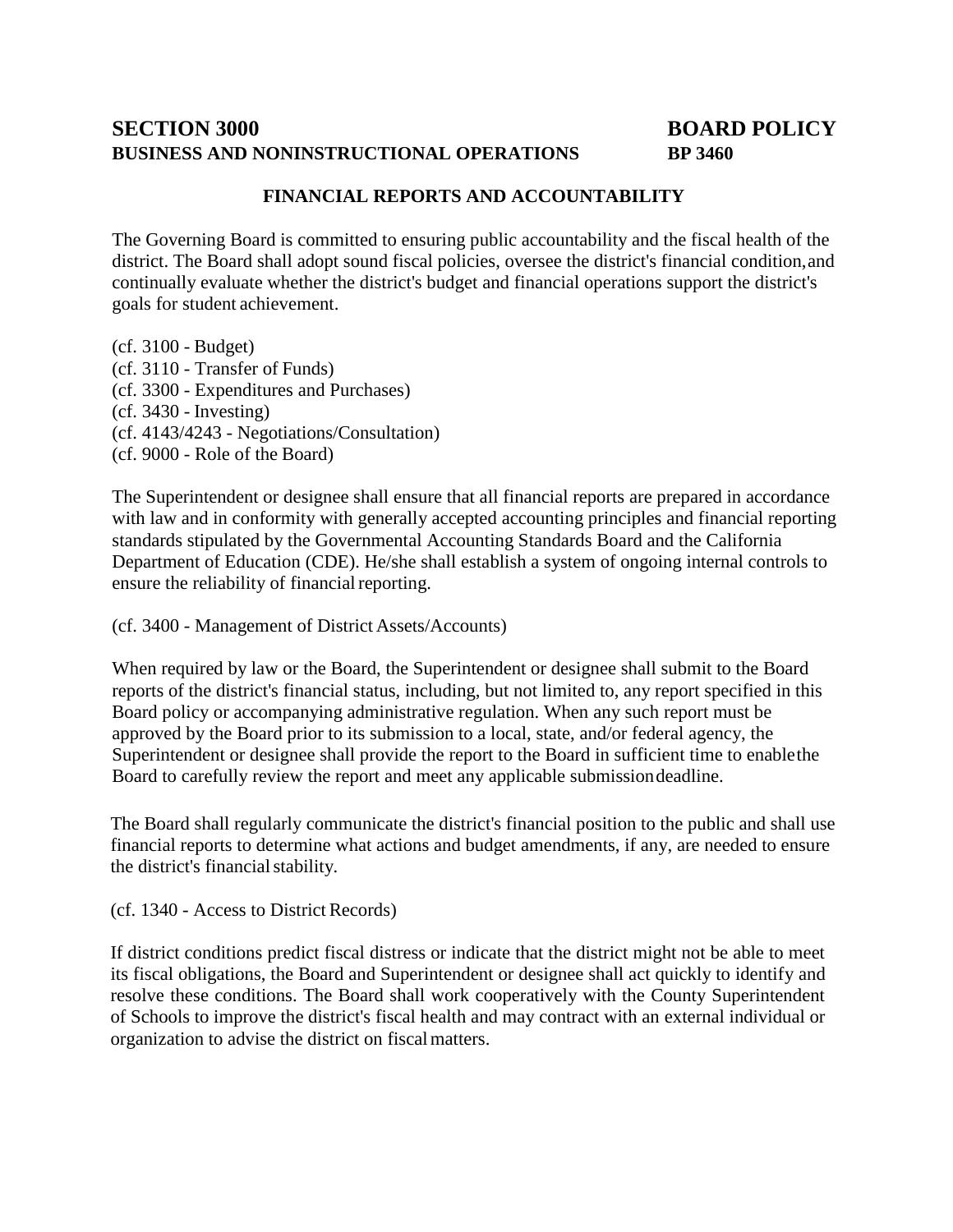Unaudited Actual Receipts and Expenditures

On or before September 15, the Board shall approve and file with the County Superintendent a statement of the district's unaudited actual receipts and expenditures for the preceding fiscal year.

The Superintendent or designee shall prepare this statement using the state's standardized account code structure (SACS) as prescribed by the Superintendent of Public Instruction (SPI). (Education Code 42100)

Gann Appropriations Limit Resolution

On or before September 15, the Board shall adopt a resolution identifying, pursuant to Government Code 7900-7914, the district's estimated appropriations limit for the currentfiscal year and the actual appropriations limit for the preceding fiscal year. Documentation used to identify these limits shall be made available to the public on the day of the Board meeting. (Education Code 42132; Government Code 7910)

(cf. 9322 - Agenda/Meeting Materials)

Interim Reports/Certification of Ability to Meet FiscalObligations

The Superintendent or designee shall submit two interim fiscal reports to the Board, the first report covering the district's financial and budgetary status for the period ending October 31 and the second report covering the period ending January 31. The reports and supporting data shall be made available by the district for public review. (Education Code 42130)

Within 45 days after the close of the period reported, the Board shall approve the interim report and certify, on the basis of the interim report and any additional financial information known by the Board, whether the district will be able to meet its fiscal obligations for the remainder of the fiscal year and, based on current forecasts, for the two subsequent fiscal years. The certification shall be classified as one of the following: (Education Code 42130, 42131)

1. "Positive certification" indicating that the district will meet its financial obligationsfor the current fiscal year and two subsequent fiscal years

2. "Qualified certification" indicating that the district may not meet its financial obligations for the current fiscal year or two subsequent fiscal years

3. "Negative certification" indicating that the district will be unable to meet itsfinancial obligations for the remainder of the fiscal year or the subsequent fiscal year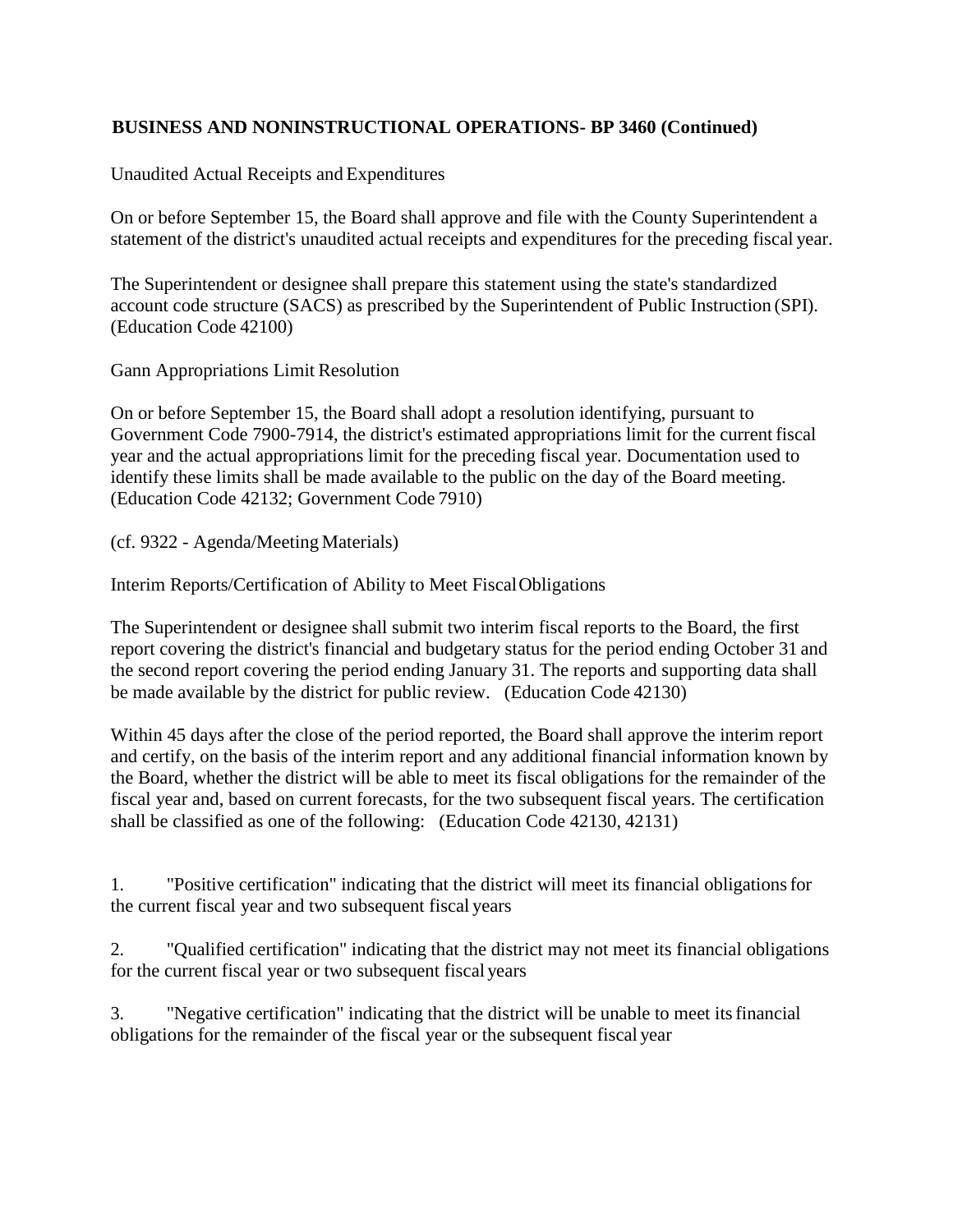The Superintendent or designee shall submit a copy of each interim report and certification to the County Superintendent using the state's SACS software, as prescribed by the SPI. (Education Code 42130, 42131)

If the district's certification is subsequently changed by the County Superintendent from a positive to a qualified or negative certification, or from a qualified to a negative certification, the Board may appeal the decision to the SPI within five days of receiving the notice of change. (Education Code 42131)

Whenever the district receives a qualified or negative certification from the Board or the County Superintendent, the Superintendent or designee shall cooperate in the implementation of any remedial actions taken or prescribed by the County Superintendent under the authority grantedto him/her pursuant to Education Code 42131.

If the second interim report is accompanied by a qualified or negative certification, the Board shall, no later than June 1, provide to the County Superintendent, the State Controller, and the SPI a financial statement as of April 30 ("third interim report") that projects the district's fund and cash balances through June 30. (Education Code 42131)

At any time during the year when the County Superintendent conducts a comprehensive review of the district's financial and budgetary conditions after he/she has determined that the district's budget does not comply with state criteria and standards for fiscal stability, the Board shall review the County Superintendent's recommendations at a public Board meeting. Within 15 days of receiving the report, the district shall notify the County Superintendent and the SPI ofits proposed actions on the recommendation. (Education Code 42637)

#### Audit Report

By April 1 of each year, the Board shall provide for an annual audit of the district's books and accounts. (Education Code 41020)

To conduct the audit, the Board shall select a certified public accountant or public accountant licensed by the State Board of Accountancy from among those deemed qualified by the State Controller. (Education Code 41020, 41020.5)

The Board shall not select any public accounting firm to provide audit services if the lead or coordinating audit partner having primary responsibility for the audit, or the audit partner responsible for reviewing the audit, has performed audit services for the district in each of the six previous fiscal years. (Education Code 41020)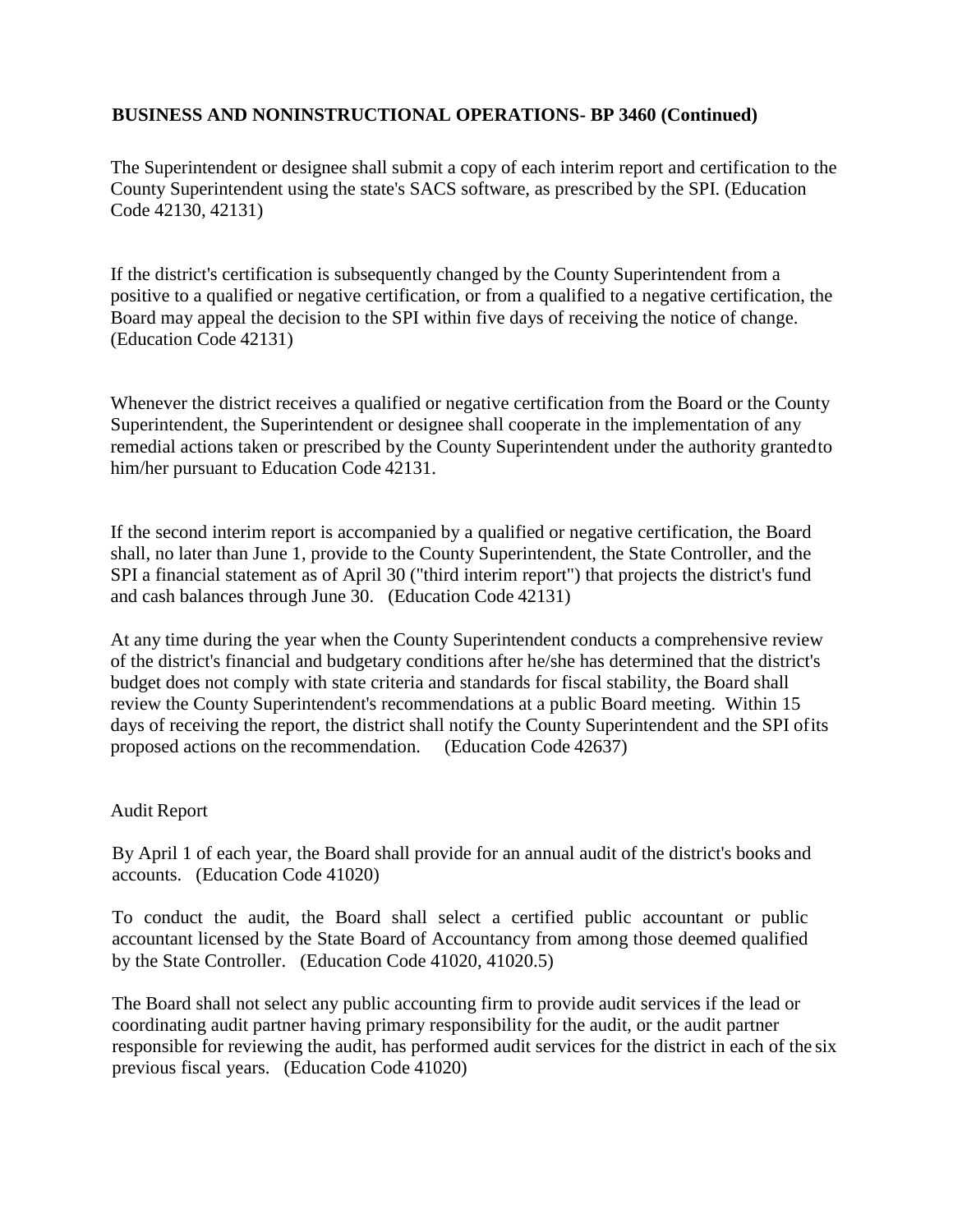No later than December 15, the report of the audit for the preceding fiscal year shall be filed with the County Superintendent, the CDE, and the State Controller. (Education Code 41020)

Prior to December 15 whenever possible, but in no case later than January 31, the Board shall review, at an open meeting, the annual district audit for the prior year, any audit exceptions identified in that audit, the recommendations or findings of any management letter issued by the auditor, and any description of correction or plans to correct any exceptions or any issue raised in a management letter. (Education Code 41020.3)

The Board shall have an opportunity at the meeting to ask questions of the auditor and request further information about the audit findings.

Audit Committee

The Board may appoint an audit committee composed of staff knowledgeable about fiscal matters, other staff, and representatives of the community.

(cf. 1220 - Citizen Advisory Committees) (cf. 9130 - Board Committees) (cf. 9140 - Board Representatives)

The committee shall serve in an advisory capacity and may:

1. Make recommendations regarding the selection of the external independent auditor in accordance with Education Code 41020 and 41020.5

2. Review the plan for the audit process with the independent auditor to determine the adequacy of the nature, scope, and timetable of the audit

3. Review the results of the audit and participate with the independent auditor and management in preparing final recommendations and responses

4. Participate with the independent auditor in presenting the audit report to theBoard

5. Review Board policies and administrative regulations to recommend any revisions needed to ensure effective financial reporting

6. Provide input on the effectiveness of the independent auditor

7. Periodically report to the Board regarding the status of previous auditrecommendations for improving the accounting and internal controlsystems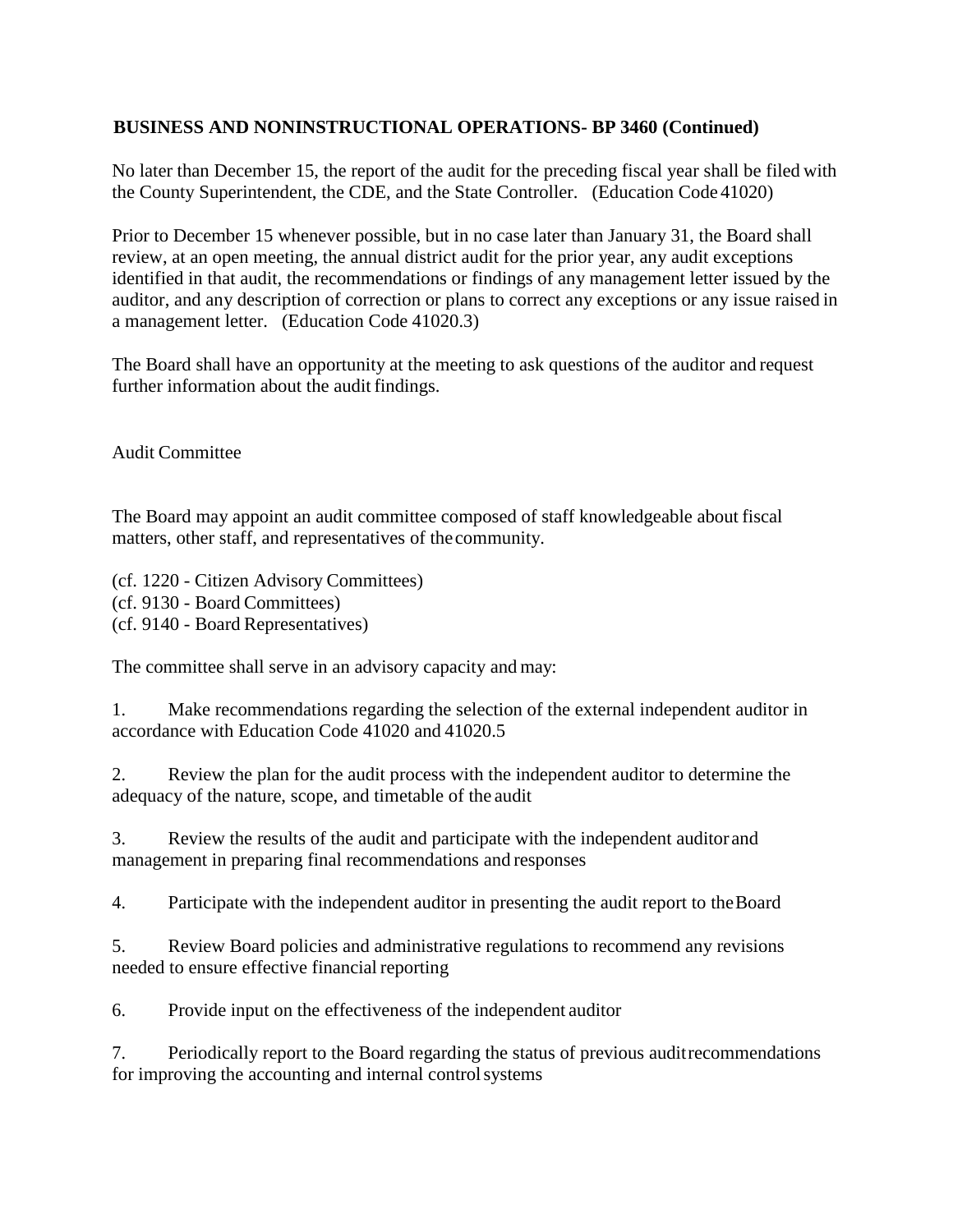EDUCATION CODE 1240 Duties of county superintendent of schools 14500-14508 Financial and compliance audits 17070.10-17079.30 Leroy F. Greene School Facilities Act 17150-17150.1 Public disclosure of non-voter-approved debt 17170-17199.5 California School Finance Authority 33127 Standards and criteria for local budgets and expenditures 33128 Standards and criteria; inclusions 33129 Standards and criteria; use by local agencies 35035 Powers and duties of superintendent 41010- 41024 Accounting system and audits 41326 Emergency apportionment 41344 Repayment of apportionment significant audit exceptions 41344.1 Appeals of audit findings 41455 Examination of financial problems of local districts 42100-42105 Requirement to prepare and file annual statement 42120-42129 Budget requirements 42130-42134 Financial reports and certifications 42140-42142 Public disclosure of fiscal obligations 42637 County superintendent review of district's financial and budgetary conditions 42652 Revocation or suspension of warrant authority 48300-48316 Student attendance alternatives 52060-52077 Local control and accountability plan GOVERNMENTCODE 3540.2 School district; qualified or negative certification; proposed agreement review and comment 7900-7914 Appropriations limit 16429.1 Local agency investment fund 53646 Reports of investment policy and compliance CODE OF REGULATIONS, TITLE2 1859.104 Leroy F. Greene School Facilities Program, reporting requirements CODE OF REGULATIONS, TITLE5 15060 Standardized account code structure 15070 Submission of reports using standardized account code structure 15440-15451 Criteria and standards for school district budgets

15453-15464 Criteria and standards for school district interim reports

19810-19816.1 Audits

Legal Reference:

UNITED STATES CODE, TITLE31

7501- 7507 Single audits of federal program funds CODE

OF FEDERAL REGULATIONS, TITLE2

200.0-200.521 Federal uniform grant guidance